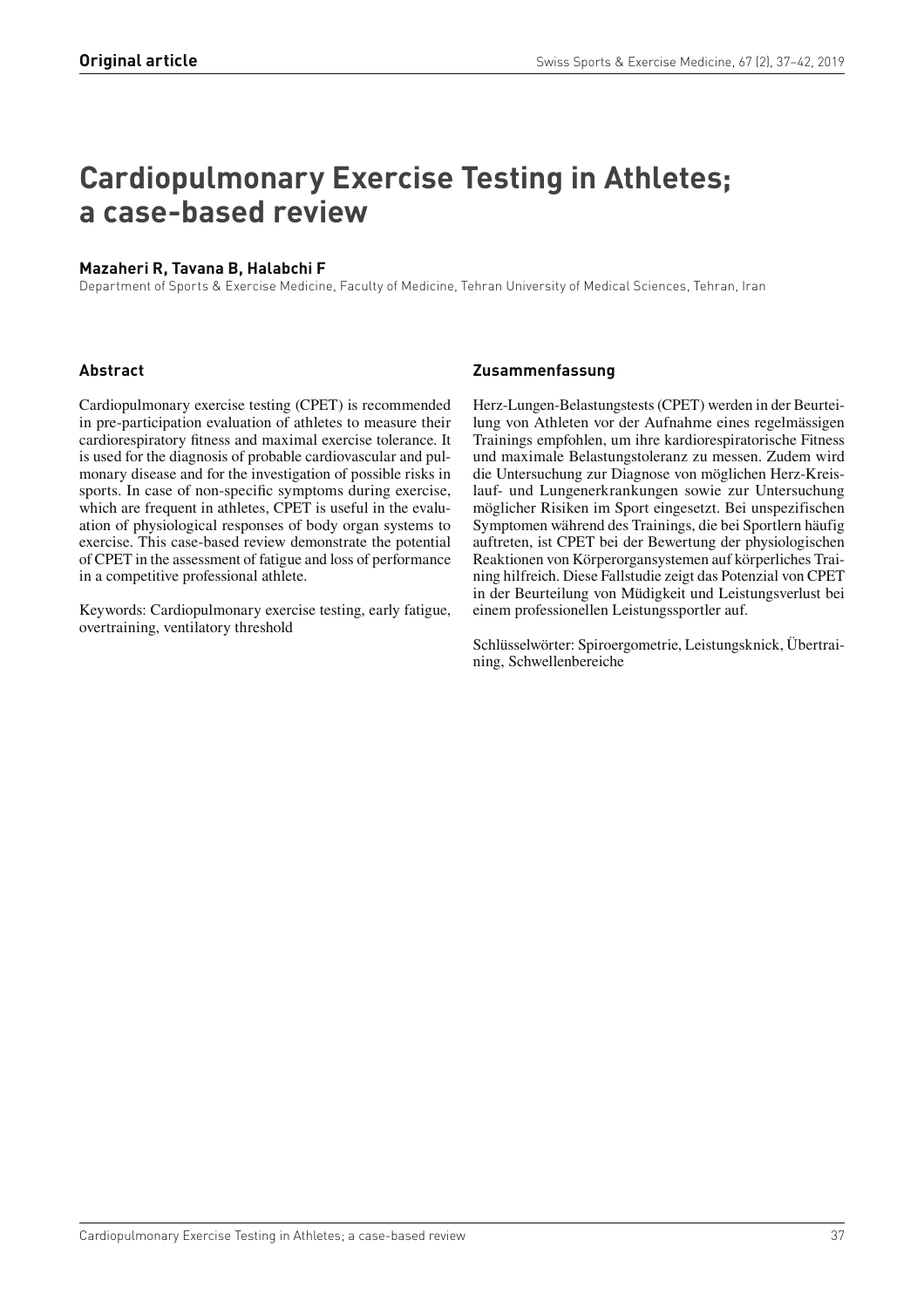## **Introduction**

Cardiopulmonary exercise testing (CPET) is a well-accepted method to measure cardiorespiratory fitness and prescribe the precise intensity of exercise in a highly individualized manner [1] especially in elite athletes. The growing volume of evidence supports the use of CPET in pre-participation evaluation of athletes and diagnosis of possible cardiovascular and/or pulmonary impairments in the presence of early fatigue and exercise intolerance [2,3]. As CPET provides an integrated assessment of multiple organ systems during exercise [4], it might be used to evaluate dynamic physiological impairments to exercise.

Competitive athletes commonly intensify their training load before important tournaments and they might mistakenly have inadequate recovery in an attempt to enhance performance. As a result, they may experience some feelings of early fatigue or decreased performance especially in response to an intense training session that is stressful psychologically and could shift them towards performance enhancing drugs. Cardiopulmonary exercise testing is helpful in the assessment of these symptoms and could potentially differentiate some altered physiological responses to exercise with disease states.

In this case-based review, a complete workup of an athlete with early fatigue and loss of performance will be discussed with special focus on his CPET results and treatment strategy. The main aim of this paper is to put forward and expand the potential applications of CPET in the evaluation of physiologic responses to exercise in the athletic population.

## **Case presentation**

A 28 years old male professional kickboxer presented with early fatigue and performance decline over the past 4 weeks. He had more than 11 years professional carrier in kickboxing with multiple championships in different competitions. Preparing for a very important international tournament at next month, he had an intense training program with a proper balanced diet in the last few months.

He complained of early muscular fatigue like his previous experiences of lactate accumulation and loss of performance without any other symptoms. He had a negative past history and family history of certain diseases with normal primary physical examination at rest. In other words, he had just an elevated rating of perceived exertion (RPE) and poor performance in his training sessions, recently.

### **Work-up**

There is a long list of differential diagnoses for fatigue and as well, the work-up of a professional athlete with fatigue could be challenging. Many diseases including cardiac, pulmonary, metabolic, endocrine, infectious and hematologic disorders along with psychological problems are mentioned [5]. Overtraining syndrome is another cause of fatigue in athletes and the definitive diagnosis always requires the exclusion of organic diseases with several confounding factors [6].

Some laboratory tests to diagnose specific diseases are listed in table 1. Laboratory tests are used to confirm some hematologic, infectious and metabolic diseases or to assess endocrine causes of fatigue [5].

Laboratory tests including hematology, biochemistry, hormone and urine analyses were unremarkable. The majority of the blood parameters (e.g. glucose, blood count, urea, creatinine, ferritin, liver enzymes, erythrocyte sedimentation rate, C-reactive protein, creatine kinase, sodium and potassium) are not able to detect the precise etiology of fatigue but they are helpful for the assessment of the health status of the athlete and useful in the exclusion diagnosis [6].

| <b>Test</b>                     | <b>Result</b> | <b>Reference</b><br>Range |  |  |
|---------------------------------|---------------|---------------------------|--|--|
| Hematology                      |               |                           |  |  |
| White blood cell (x1000/mic)    | 6.5           | $4, 4 - 11$               |  |  |
| - Neutrophils (%)               | 67.5          |                           |  |  |
| - Lymphocyte [%]                | 26.9          |                           |  |  |
| $-$ Mix $[%]$                   | 5.6           |                           |  |  |
| Red blood cell (xmillion/m)     | 4.79          | $4.5 - 5.9$               |  |  |
| Hemoglobin (g/dL)               | 14.1          | $14 - 17.5$               |  |  |
| Hematocrite (%)                 | 42.5          | $41.5 - 50.4$             |  |  |
| Mean Corpuscular Volume (fL)    | 88.7          | $80 - 96$                 |  |  |
| Mean Cell Hemoglobine (pg)      | 29.4          | $27.5 - 33.2$             |  |  |
| Platelets (x1000/mic)           | 272           | $150 - 450$               |  |  |
| Red cell Distribution Width [%] | 13.4          | $11.6 - 14.6$             |  |  |
| ESR (mm/hr)                     | 6             | < 15                      |  |  |
| <b>Biochemistry</b>             |               |                           |  |  |
| Fasting Blood Sugar (mg/dl)     | 85            | $70 - 110$                |  |  |
| Uric Acid (mg/dl)               | 5.4           | $3.6 - 8.2$               |  |  |
| Triglycerides (mg/dl)           | 132           | $10 - 190$                |  |  |
| Cholesterol (mg/dl)             | 255           | 130-200                   |  |  |
| - LDL-chol (mg/dl)              | 144           |                           |  |  |
| - HDL-chol (mg/dl)              | 74            |                           |  |  |
| Creatinine (mg/dl)              | 1.2           | $0.7 - 1.4$               |  |  |
| Sodium (mEq/L)                  | 138           | $135 - 145$               |  |  |
| Potassium (mEq/L)               | 3.9           | $3.8 - 5$                 |  |  |
| Calcium (mg/dl)                 | 9.7           | $8.6 - 10.3$              |  |  |
| SGOT (AST) (IU/L)               | 42            | Up to 37                  |  |  |
| SGPT (ALT) (IU/L)               | 51            | Up to 41                  |  |  |
| Alkaline phosphatase (IU/L)     | 192           | 80-306                    |  |  |
| LDH (IU/L)                      | 348           | $5 - 480$                 |  |  |
| <b>Hormone Analysis</b>         |               |                           |  |  |
| Testosterone (ng/mL)            | 3.2           | $2.8 - 8.0$               |  |  |
| Cortisol 8 am (ng/mL)           | 83.2          | 54.94-287.56              |  |  |
| TSH (miclU/ml)                  | 1.49          | $0.27 - 4.2$              |  |  |
| T4 (micg/dL)                    | 4.98          | $5.52 - 12.6$             |  |  |
| PTH (pg/mL)                     | 18            | $15 - 65$                 |  |  |
|                                 |               |                           |  |  |
| 25 OH Vitamin D3 (ng/mL)        | 38.8          | 29-100                    |  |  |

**Table 1:** Laboratory tests of the athlete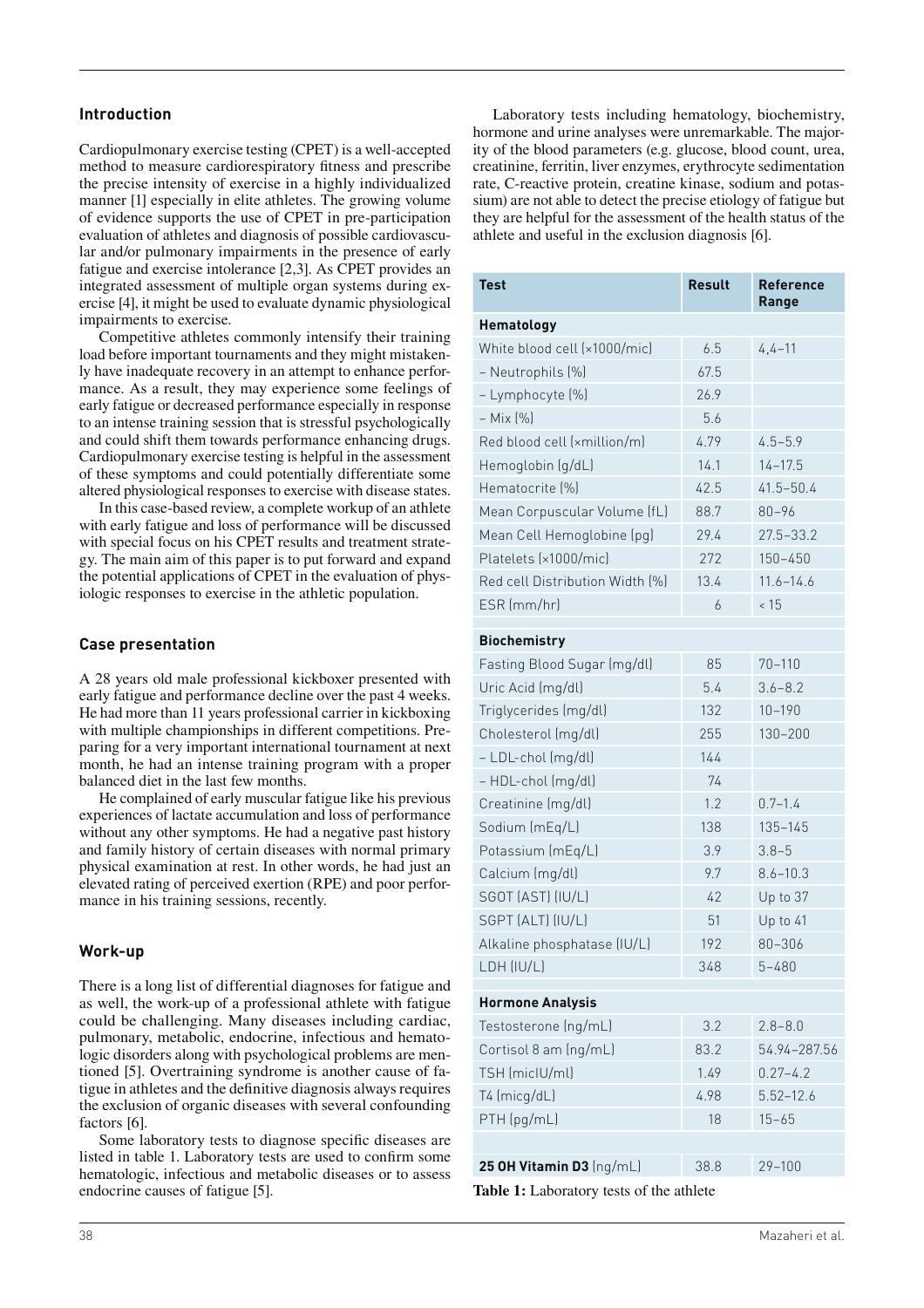

**Figure 1:** Resting pulmonary function test

Pulmonary diseases can have a remarkable effect on exercise capacity [7] and athletic performance. Pulmonary function testing is used to measure baseline lung function, detect pulmonary disease and evaluate respiratory impairments. Spirometry results of the athlete are depicted in figure 1 and table 2.

Cough, shortness of breath and chest tightness are the main symptoms of pulmonary diseases but exercise related fatigue and decreased performance might be among the complaints of these athletes (5).

| <b>Parameters</b> | Meas. | Pred  | % Pred |
|-------------------|-------|-------|--------|
| FVC [L]           | 708   | 495   | 143    |
| FEV1(L)           | 4.48  | 4 18  | 107    |
| FEV1/FVC          | 63.40 | 82.20 | 77     |
| PEF [L/s]         | 8.56  | 963   | 89     |

**Table 2:** Spirometry results from a maximally forced expiratory effort

In general, the pulmonary function test was within normal range except the FEV1/FVC of 63.4%, which is below the normal limits. It might be due to a mild obstruction disproportionate to the athlete's complaints.

#### **Cardiopulmonary Exercise Test**

Cardiopulmonary exercise testing provides valuable information regarding gas exchange at rest, during exercise and recovery and adds breath-by-breath measures of oxygen uptake (VO<sub>2</sub>), carbon dioxide output (VCO<sub>2</sub>) and minute ventilation (VE) to the standard variables obtainable from conventional exercise testing [8,9]. Important parameters provided by CPET are peak oxygen uptake, ventilatory threshold, respiratory exchange ratio, oxygen pulse, minute ventilation to carbon dioxide production slope and partial pressure of end-tidal carbon dioxide. Depending on the clinical setting and the indication of CPET in the individual subject, such as in the evaluation of exercise intolerance, the relevant parameters have to be considered.

The resting electrocardiography (ECG) of the athlete at the beginning of the exercise test is shown on figure 2 and the CPET parameters are summarized on table 3.

As it is evident, the resting ECG shows complete right bundle branch block (RBBB) pattern along with right axis deviation of more than 120 degrees. According to the international criteria for ECG interpretation in athletes, two borderline findings warrant additional investigation for pathologic cardiovascular disorders associated with sudden cardiac death in athletes [10]. In this regard, echocardiogram is recommended to find potential myocardial disease. Echocardiography of the athlete was normal and compatible with athlete's heart with mild to moderate left ventricular hypertrophy and high normal right ventricular size and function.

| <b>Variable</b>                                  | value  | reference         |
|--------------------------------------------------|--------|-------------------|
| Peak VO <sub>2</sub><br>(ml/kg/min)              | 51.72  | 45.02             |
| Percent predicted<br>peak VO <sub>2</sub> $[\%]$ | 114.88 |                   |
| Ventilatory<br>threshold (VT)<br>(ml/kg/min)     | 27.57  |                   |
| VT (% of VO <sub>2</sub> max)                    | 53.3   | $\approx 50 - 65$ |
| Peak respiratory<br>exchange ratio               | 1.03   | $\geq 1.1$        |
| VE/VCO <sub>2</sub> slope                        | 27.8   | < 30              |
| $P_{FT}CO2$ rest<br>(mmHq)                       | 37     | $36 - 42$         |
| $P_{FT}CO_2$ at VT level<br>(mmHq)               | 45     | Increases 3-8     |
| VE/VO <sub>2</sub> at peak                       | 29.6   | $\leq 40$         |
| VE/MVV                                           | 0.64   | $\leq 0.8$        |
| $0,$ pulse max<br>(mL/beat)                      | 22.02  | 17.77             |
| MET <sub>s</sub> max                             | 14.77  |                   |
| HR max<br>(beat/min)                             | 178    | 192               |
| HR recovery at<br>1 min (beat/min)               | 39     | >12               |
| <b>Blood Pressure</b><br>max (mmHq)              | 222/94 | $SBP \sim 210$    |

**Table 3:** Cardiopulmonary exercise test parameters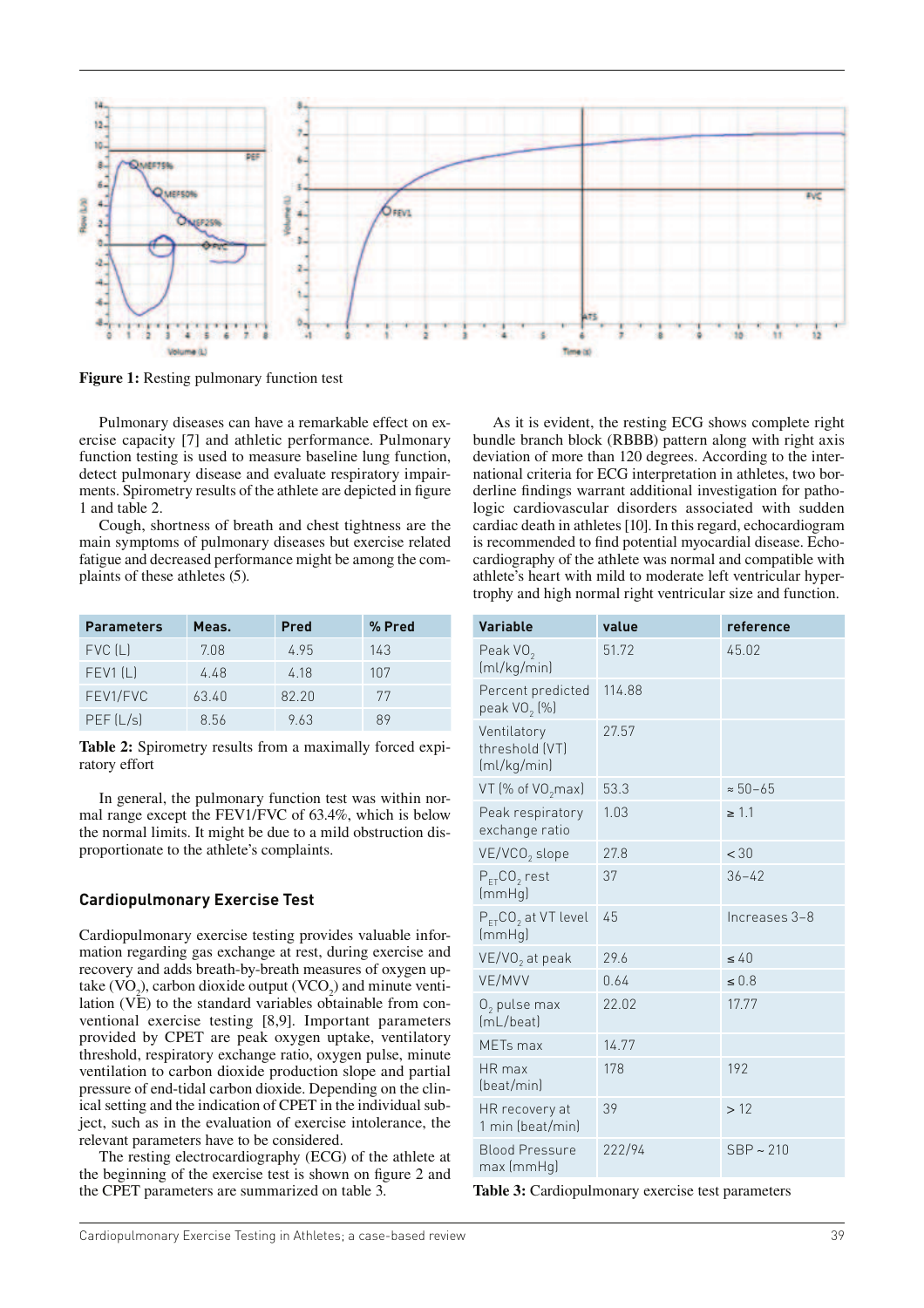

**Figure 2:** Resting electrocardiography

Cardiorespiratory fitness of the athlete expressed by peak  $VO<sub>2</sub>$  is almost 115% of the predicted value, which is above the normal level and is expected from a professional athlete especially during an intense training period before the tournament. At first glance, all the other variables are within the normal range based on the EACPR/AHA joint scientific statement for CPET assessment [1]. The line and scatter charts of the CPET are shown on figure 3.

The clinical specific conditions, test indication and population under investigation are important components for CPET interpretation based on current scientific evidence. Closer look at CPET data reveals that the ventilatory threshold (VT) of the athlete is at 53.3% of peak  $VO_2$  that is normal in healthy untrained subjects but too low for a competitive professional athlete.

There is controversy surrounding the mechanisms responsible for the VT nonetheless, it coincides with the lactate threshold during exercise testing. Ventilatory threshold typically corresponds to  $55\pm8\%$  of the peak VO<sub>2</sub> in healthy untrained individuals. However, it generally occurs at a higher percentage of exercise capacity (i.e. 70–90%) in physically trained athletes [11]. The low VT level in our athlete means that exercise intensities of more than just 53.3% of his peak  $VO<sub>2</sub>$  induce a significant increase in blood lactate and might cause muscle fatigue.

#### **Discussion**

This case-based review remarks the application of CPET in athletes and emphasizes the importance of special considerations in its interpretation in an athletic population. As a well-accepted procedure used for the investigation of cardiac and pulmonary disorders, CPET is expounded on the response of particular functional indices, such as the peak  $VO<sub>2</sub>$ and VT to incremental exercise. Knowledge of the normal responses is necessary for the precise interpretation, but the reference values have to be considered with respect to sex, age, body features and physical activity status [12]. Athletes with intense conditioning represent substantial cardiopulmonary adaptations to exercise [13] and need distinct attention concerning their physiological assessments.

Investigations to find the exact etiology of fatigue and decreased performance in athletes are challenging and despite great interest in the topic of fatigue, surprisingly little is known about its impact on performance [14]. Managing fatigue in athletes is important, because it monitors the athlete's load in terms of the measures which offer insights whether they are adapting positively or negatively to the stresses of training and competition [15]. There are various maximal performance assessment tests to quantify the rate of recovery and performance in athletes.

Optimizing the recovery-stress cycle is crucial for desirable performance in elite athletes and it is recommended that this cycle is continuously monitored during the training process [16]. Excessive volume or intensity of exercise beyond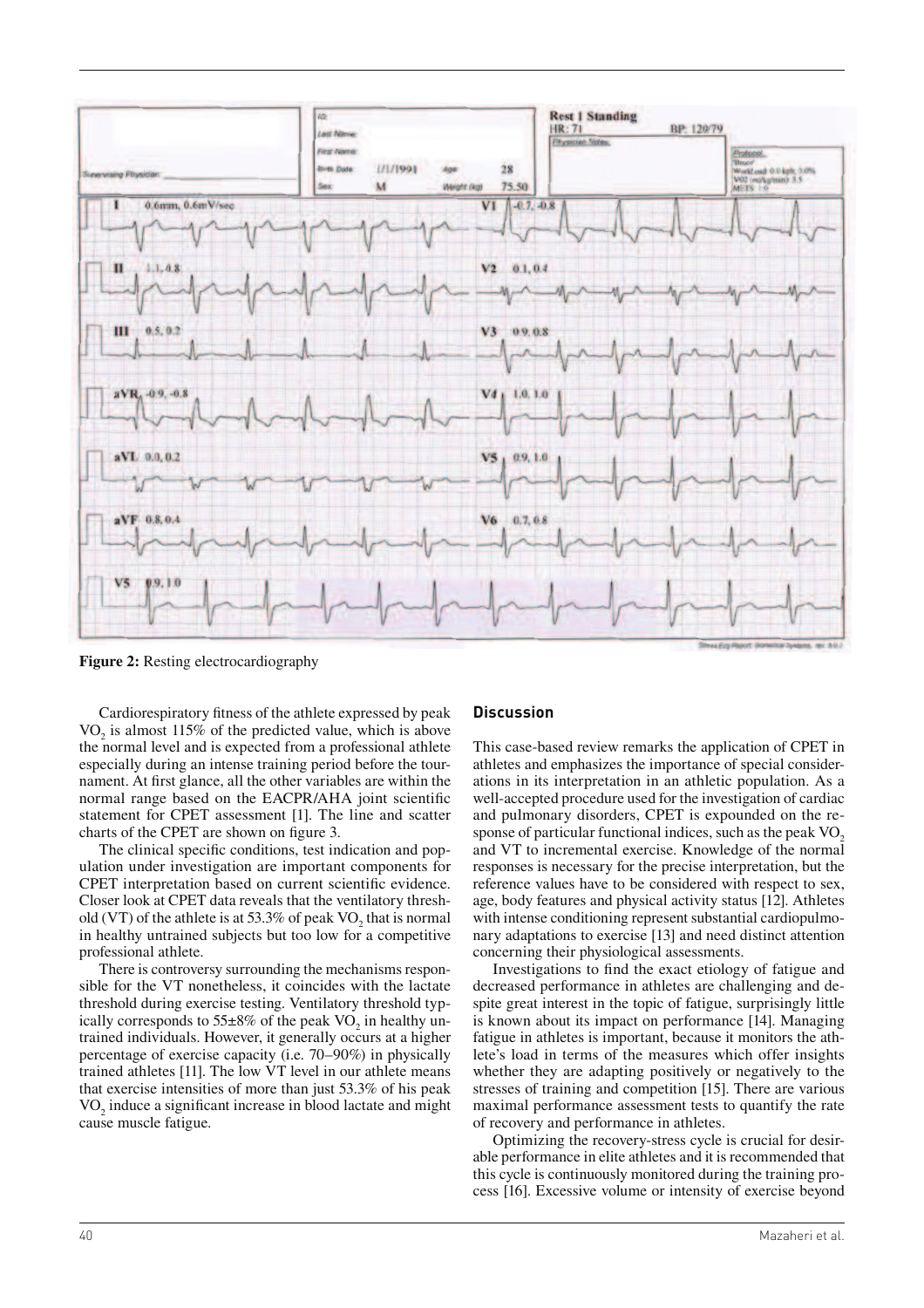

**Figure 3:** Line and scatter charts of the CPET

the limits of the athlete's physical ability results in decreased sport-specific athletic performance. In this state, he or she can be considered overtrained or overreached [17]. Overreaching (OR) and overtraining (OT) are on the same spectrum that can lead to overtraining syndrome (OTS). Functional OR can be affected with positive physiological adaptations and performance improvements after short-term recovery (3 to 14 days) [18]. Non-functional OR and OT are intricate and need longer recovery period.

Blood lactate measurements can be dependent on the training status of athletes. Muscle and liver glycogen status are also other important factors [6]. Lactic acid is introduced as a fatigue agent and blood lactate measurements help to interpret an athlete's resistance to fatigue during high intensity exercise. Accumulation of lactate in working muscles causes inhibition of contractile processes and results in diminished exercise performance [19]. As previously discussed in this paper, ventilatory threshold corresponds with the lactate threshold, so it might be used as a surrogate for blood lactate measurements in the assessment of fatigue and reduced performance in athletes.

The ventilatory threshold of the mentioned athlete in this paper was at 53.3% of peak  $VO_2$  which is too low for professional competitive athletes. It means that above this level of exercise, blood lactate is rapidly accumulated which reflects increases in muscle acidity and rapid glycogen depletion through anaerobic glycolysis. These factors strongly contribute to fatigue and reduced exercise performance [19].

Finally, after about 3 weeks of rest and recovery, the athlete went to the international kickboxing tournament and won the competition. In justifying, we can hypothesize that intense training in the preparation phase of the athlete resulted in some levels of OR with early fatigue and reduced performance. Decreased VT, which is not expected from this professional athlete might be the result of OR state with improved performance after recovery. Cardiopulmonary exercise testing is recommended for future research purposes in the evaluation of such athletes.

## **Conclusion and summary**

- Cardiopulmonary exercise testing is used for the diagnosis and prognosis of cardiac and pulmonary disease in athletes and investigation of possible risks in sports.
- Additionally, it is a well-accepted tool for assessment of the physiological responses of body organ systems to training and exercise.
- Athletes with non-specific symptoms during exercise could be evaluated well with CPET.
- Interpretation of the CPET results in athletic population requires special attention, because the expected values are different from healthy untrained individuals.

### **First Author**

Associate Prof. Dr. med. Reza Mazaheri Email: mazaheri\_md@tums.ac.ir



## **Corresponding author**

Prof. Dr. med. Farzin Halabchi Email: fhalabchi@tums.ac.ir